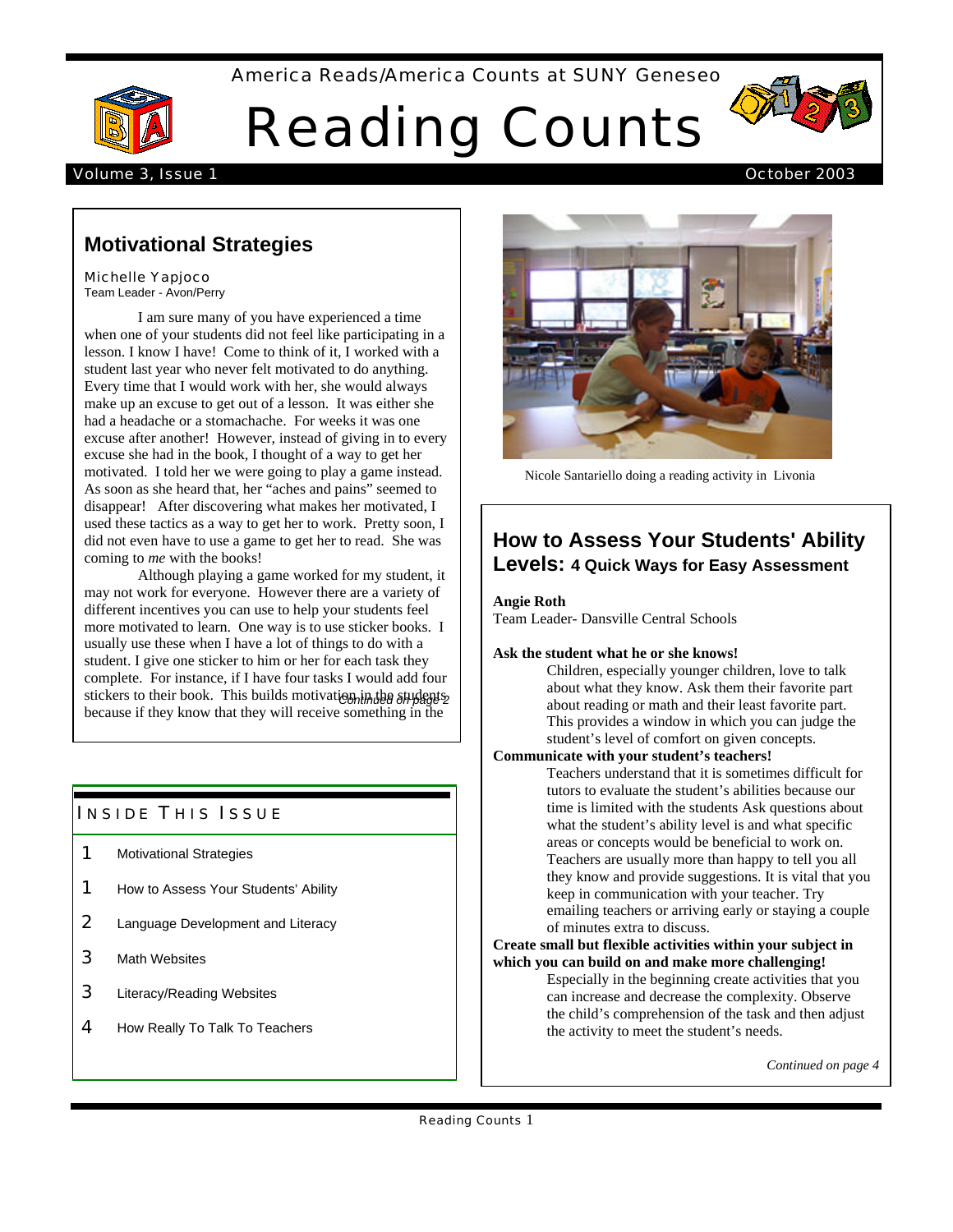### **Motivation,** *continued from p. 1*

end, they will have a goal to work towards. Another strategy that I like to use is a game. This works best when doing an activity with sight words. Usually reading sight words can be a boring and exhausting task for students. However, if you play a game together, it will make the activity more fun. If you choose to play a game, keep in mind that the student must always win. In order to do this, tell the student that they can move ahead three spaces for every word they get right, but if they get a word wrong, you can move one space. I have used this strategy many times and find that it works for most students. Using games as a part of your lesson helps build motivation especially if they are winning against the teacher!

Another way that can build motivation is to act silly! If you are reading a book with a student, act it out together. Assign characters and put on a short skit. This strategy is great to use because not only does it make it fun for the students, but it also helps them visualize what is happening in the book. The key idea to building motivation is to make learning fun for you and for your student. Reading and writing are difficult for learners as it is, so it is your job to break students away from this discouragement.

If you are having a hard time finding out what gets your students motivated, do a student inventory and ask them what they find interesting. This will help determine what types of strategies to use on a particular student. Just remember that what works for one student may not work for another. So it is in your best interest to find something that the student wants to work for. It is also good to keep in mind that motivation should be internal. Although you may use external factors, such as stickers to keep them motivated, it is better to get the students to internalize their hard work. In other words, your goal is to have the student attribute their success to their skills rather than an external reward. You can accomplish this by using external motivation in the beginning and gradually move toward something more internal, such as praise. If you are using praise to get them motivated to learn, make sure your comments make them feel like they are the best student you've ever taught! Remember the object of building motivation is to make students internalize their success rather than attribute it to an external factor, such as stickers. So my best advice to you is to use external motivation in a way that gets the students to work, but not in a way that the students expect to get something in the end.

Building motivation is a hard and gradual process; so don't be discouraged if it takes you one strategy after another to get your students excited about learning. Just keep in mind that the most important thing is to get them wanting to learn more, not wanting to receive more rewards.



# **Language Development and Literacy**

#### Julie Calingasan

Team Leader - Preschool Programs

When "tutoring" Preschool age children we often do not find ourselves sitting down and reading a book with a child. We are often following them around from one activity to the next. At times it may seem like we are only playing with the child and not helping them learn. This is not the case. By interacting with the child and expanding on what they communicate to us, is actually doing a great deal. It has been observed that children with weak language development do not do well during reading and writing instruction. The child must have a solid language base in order to succeed in reading development.

As tutors there are many things that we can do to enhance the rate of language development. How we respond to the child may affect this rate. A child whose attempts are greeted with eye contact, acknowledgement and expansion of his/hers ideas is likely to develop language faster than a child whose communication attempts receive little or no response.

#### **What Can Be Expected From a Child of 3-4 years of age**

At the ages of three to four years old, a child typically talks in sentences of 4 words or more. They will talk about activities easily and fluently, without repeating syllables or words. The child also understands and answers simple who, what, and where questions.

#### **What You Can Do to Help**

Encouraging language development at this age can be really fun. Some activities you may do with the child include:

- Cutting out pictures from old catalogs and making a silly picture by gluing different pictures together. After, help the child explain what is silly about the picture.
- Sort pictures or items into categories. To make this more challenging have the child point out which picture does not belong, then explain why.
- Continue to expand vocabulary and the length of the child's utterances where you are going, and saying rhymes by reading, singing, talking about what you are doing and
- Read books that have a simple plot, and talk about the story line with the child; help the child retell the story or act it out with props and dress-up clothes. Tell him/her your favorite part of the story and ask them their favorite part of the story.
- Expand on social communication and story telling skills by acting out typical scenarios (ex. cooking food, going to sleep, and going to the doctor) with a dollhouse and its props.

Continued on page 4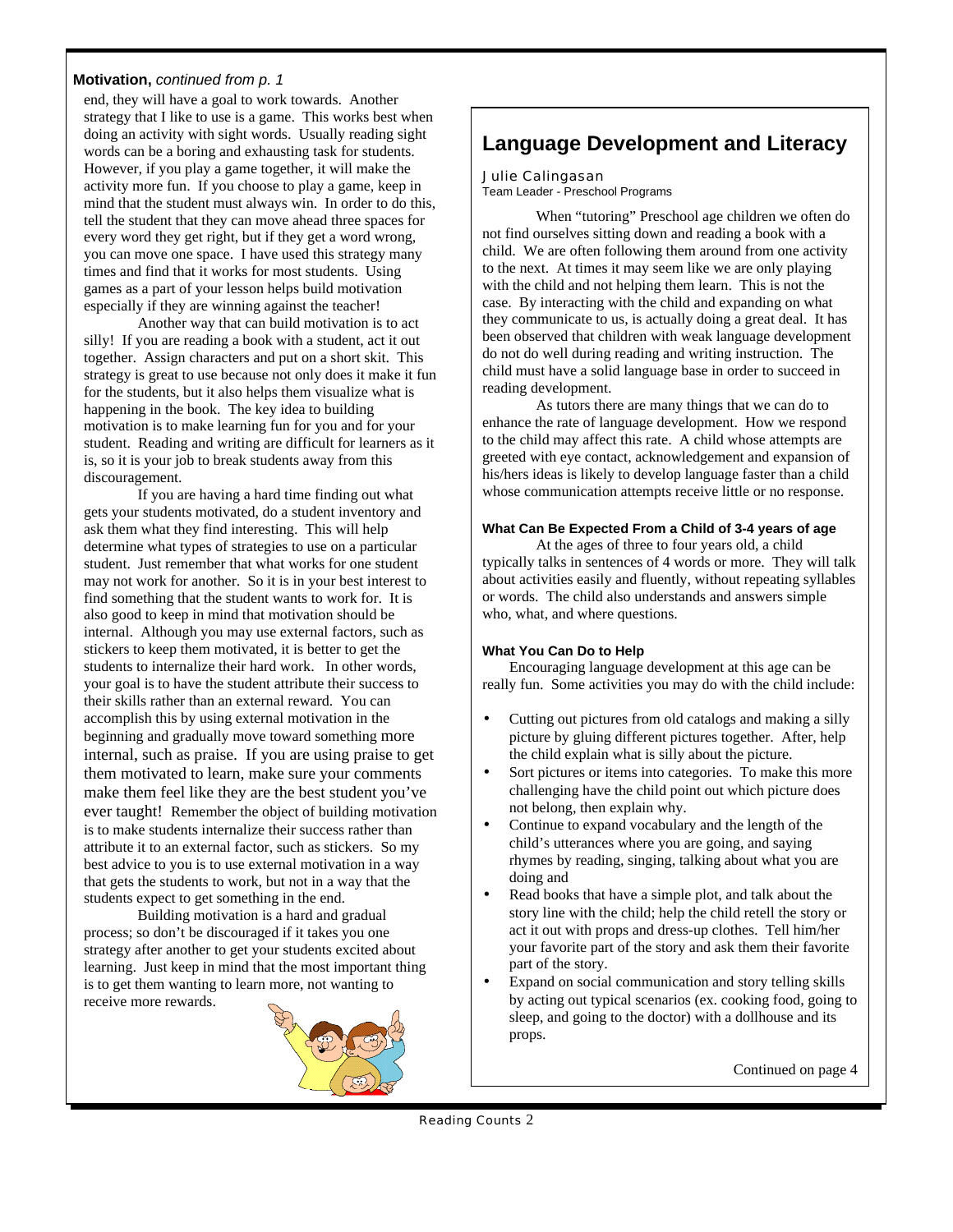# **Website Reviews**

## **Math Websites**

**Laura Amidon** Team Leader- Livonia Central Schools

It is important to keep tutoring interactive and fun! After searching through all your ideas and creative touches, you can get quite exhausted. Luckily, there are many resources available to help keep your tutoring sessions interesting and educational. The main resource that I use is the Internet, where I can search random activities and subjects that pop up with hundreds of results. I was lucky one day to stumble upon a website that contains many valuable mathematical resources for fourth and fifth graders. The website

http://www.learning.caliberinc.com/math.html contains links to an interactive math dictionary for kids, activities that will test for understanding, and fun games that review past concepts, at the least. It also covers an array of topics from addition, to decimals, fractions, geometry, probability, graphing, and etc. I even played the Planet Hop graphing game and had a ball. Some of these links will also lead you to a home page of a different site, where you will be able to choose different grade levels to research other age appropriate activities.

Another website, www.edHelper.com, is one that I frequently use to generate problems or worksheets to help aid the students. Though I don't recommend using worksheets, this website can provide you with example questions to use in tutoring sessions. This site contains material for grades one through ten.

By using the internet as an aid, I have greatly improved my lessons. I am able to go over and beyond the material studied to incorporate learning in an interactive way. A few activities that I have used have been a tangram unit that paralleled geometry, a rounding activity using real population data from http://www.census.gov/ , and brainteasers. The options are endless. Also keep in mind about your math manipulative kits from Math 140 and 141, as well as the new math kits that can be taken out from the office! Listed below are a couple more math sites that may be worth checking out. Happy Tutoring! :o) www.coolmath.com

www.funbrain.com/kidscenter.html http://www.kidzone.ws/

And I just stumbled across this one: http://www.sitesforteachers.com/



# **Literacy/Reading Websites**

### **Katie Ilardo**

Team Leader- Mt. MorrisCentral Schools

Teachers no longer have to come up with their own lesson and activity ideas from scratch. With a click of a button, it is easy to find great lesson ideas to meet the needs of your students in fun and meaningful ways. Here is a quick review of some websites that tutors can find helpful for planning lessons and hands-on activities for students in individual and small group settings.

1) http://education.gsu.edu/induction/language\_arts.htm #Listening%20&%20Speaking



- This great website offers various online activities that provide literacy challenges, read aloud stories, computer search games, opportunities for students to contribute their own ideas to stories, literacy circles, vocabulary games, and much more!
	- Have students pick the site that interests them most and have a great time exploring the different aspects of literacy with them.
- 2) http://www.pbs.org/teachersource/arts\_lit.htm
	- This website offers great lesson ideas to meet the NY State Learning Standards and contains activities that combine (music, fine arts, theatre, and dance).
- 3) http://www.learningpage.com/
	- Learning Page provides a huge collection of instructional materials that tutors can find useful for their students. It has easy to download worksheets, lesson plans, and clip art.
- 4) http://www.proteacher.com/070009.shtml
	- Proteacher offers techniques and tips for emergent learning, phonics/decoding, reading skills, primary literacy, and reading programs.